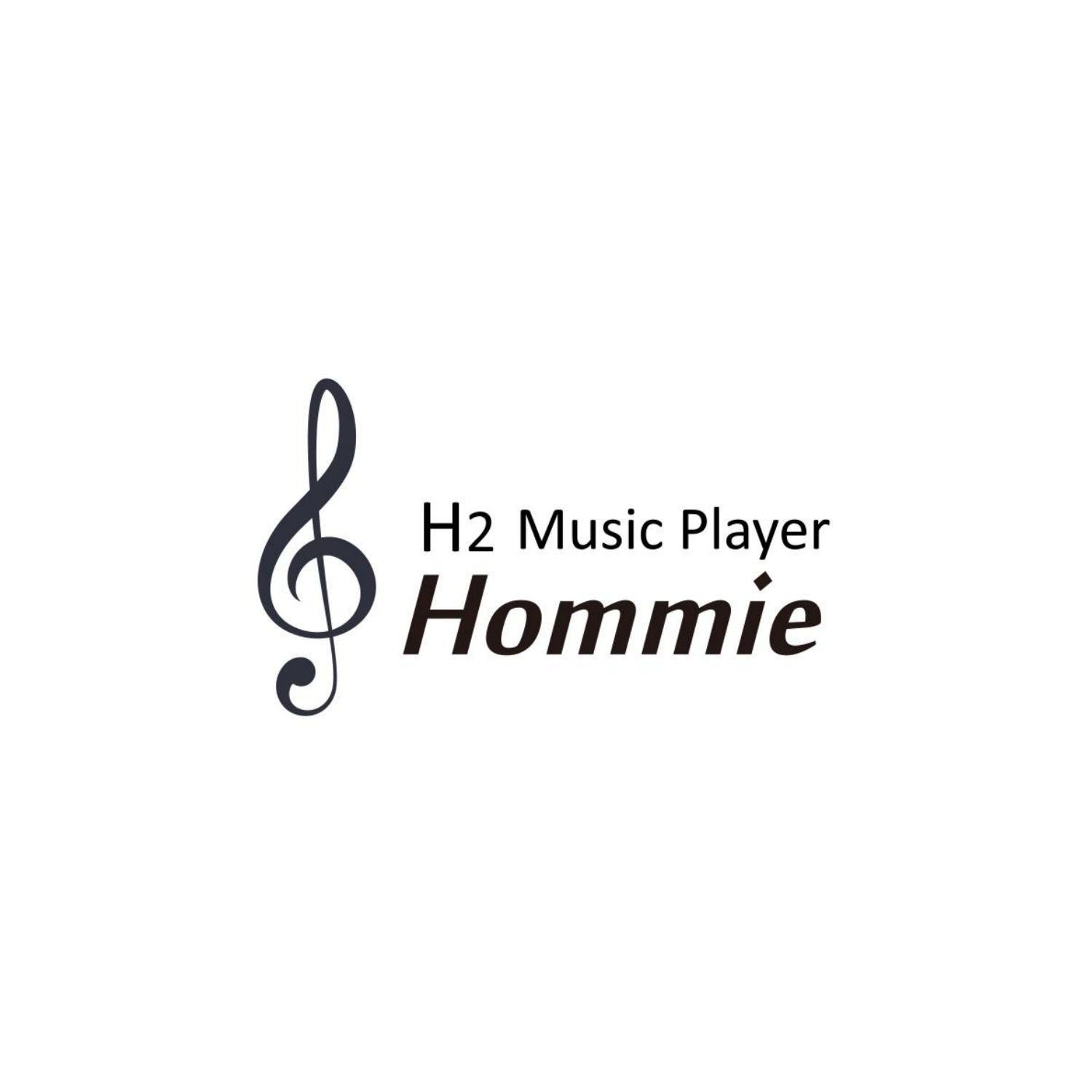### **Before use**

Thank you for purchasing **Hommie** Music Player. Please read the manual carefully before using the product. Specifications are subject to change without prior notice.

### **Buttons and Controls**



- 1. Power on/off; Enter; Play/Pause
- 2. Previous/Fast backward
- 3. Next/ Fast forward
- 4. Menu; Screen lock/Unlock
- 5. Back
- 6. Volume up
- 7. Volume down
- 8. Micro SD card slot
- 9. Mic/Reset hole
- 10/11. Headphone jack
- 12. USB interface

# **Quick Guide**

- **1. Charge the player**
- Charge by computer

Connect the player to a running computer via USB cable.

The USB cable can both be used for data transfer and charging the player. ● Use **5V/500mA** charger(The charger is not included).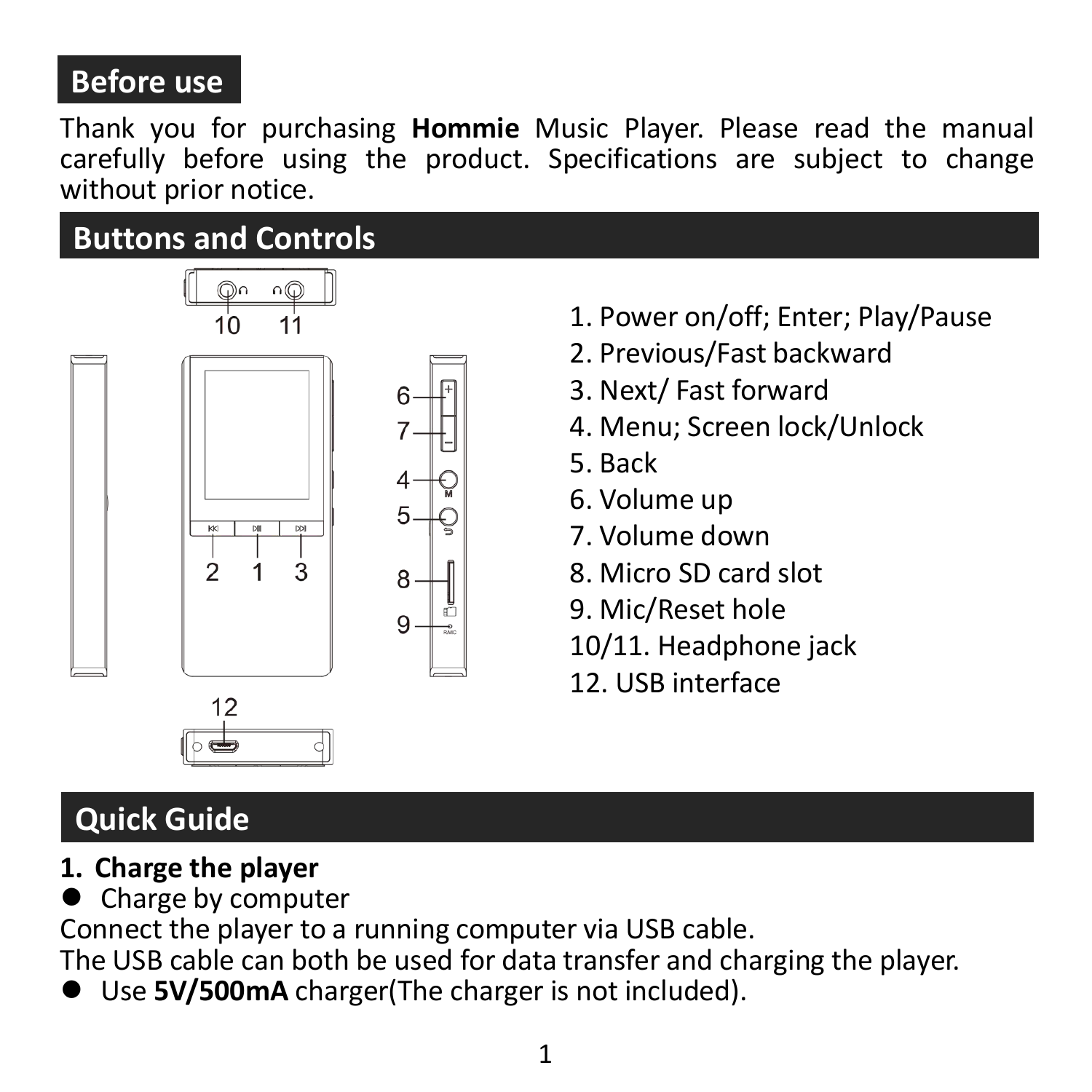Plug one end of the micro USB cable into the USB port of a charger, the other end to the port on your device.

### **2. Power On/Off:**

Long press the button  $\mathbb{M}$  for 3 seconds to turn on/off the player.

Long press button  $M$  to lock/unlock the screen.

Note: Volume buttons are still available when screen is locked.

### **3. Home Menu:**

The Home menu is the starting point of each application. There are 9 main functions on the home menu: Music/Bluetooth/FM radio/Recordings/Settings/ Folder View/Video/ EBook/ Tools.

### **4. Basic Operation:**

- When it's on main interface , press the button  $\mathbb{K}$  /  $\mathbb{M}$  to choose its 9 different functions on main interface, and press the button  $\mathbb{M}$  to enter it.
- $\bullet$  When it's on menu list interface, press button  $\mathbb{R}$ /  $\mathbb{M}$  to select items,
- press button  $\circ$  to confirm, press button  $\circ$  to go back.<br>
 When it's on music/ video/ recording playing interface, hold down button  $\triangleright$  to go back to the Home menu directly

### **5. Import and Transfer Music**

Connect the computer via the USB cable. Copy the music and other files you need to transfer in the computer, and then paste in the player, or just drag and drop the music files or folders directly when connected to computer. *Note:* Do not disconnect your player during the transferring process. If you do,

the file being transferred will be damaged.

### **6. Insert/Remove Micro SD Card**

Insert the Micro SD card into its slot and push inward, the deck will automatically lock the Micro SD card. When remove the Micro SD card, push inward and then let go, the card will automatically pop up. *Note:* Please insert the memory card while the player is off, or it may not able

to read the data.

# **Music**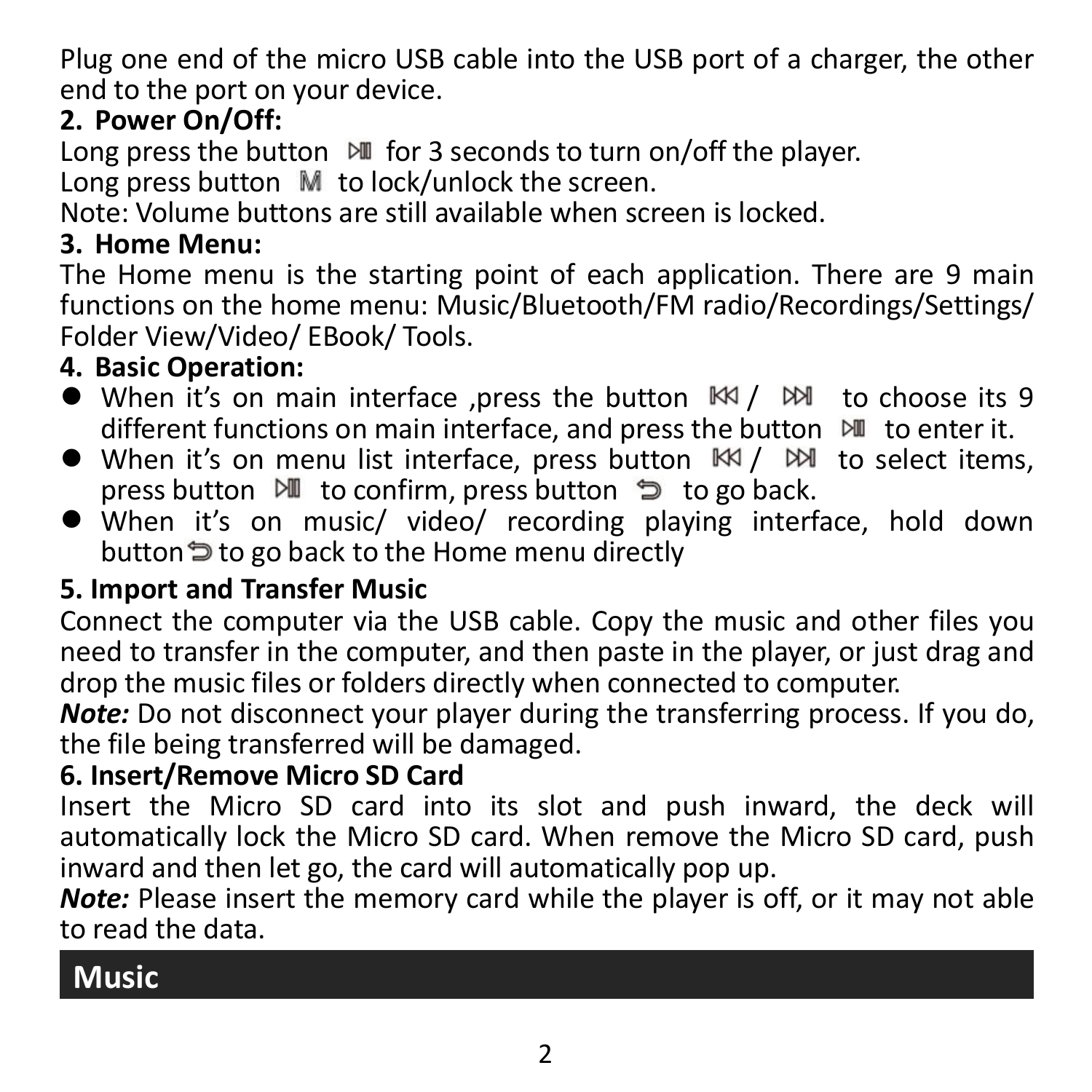Find "Music" on Home menu and press the button  $\mathbb{M}$  to access to its function.

The related list will show, including: All Songs, Last played, Artists, Albums,

Genres, Directory listing, Playlists, Update playlist. *Note:* "Directory listing" is only available when the Micro SD card is inserted.

**-** "Last played", take you back to the song or audio file you are playing now or played last time.

**-** "Playlist", there are 3 default playlist on the player: Playlist on the go [1]/[2]/[3].

**-** "Update Playlists", update music file. **Listen to music**

While it's on music playing interface, hold down the button  $DM$  to fast forward, press to switch to next music file; hold down the button  $\mathbb{R}$  to fast rewind, press to the previous song files. Press button  $\mathbb{M}$  to play/pause. Press the side buttons +/- to adjust volumes. **Submenu**

While it's on music playing interface, press button  $\mathbb M$  to access to the submenu. The related list will show:

**-** "Shuffle", choose to turn on/off shuffle mode.

**-** "Repeat", choose repeat mode: repeat 1, repeat all, and Preview or turn off repeat function. The player would only play the first 10 seconds of a track and then skip if you select option "Preview".

**-** "Equalizer", choose from the 7 sound effects, or choose "off" to turn off equalizer.

**-** "Variable speed playback", adjust playback speed from -8(Slowest) to +8(Fastest). Press button  $\mathbb{R}$ 1/ $\mathbb{M}$  to adjust the value and press button  $\mathbb{M}$  to confirm.

**-** "Bookmarks", choose to add, delete or go to bookmark.

- **-** "Repeat settings", A-B repeat settings:
- 1) Choose the option "Replay Mode", press button  $M$  to confirm the starting time A when A is flashing. Then press the  $\mathbb{M}$  button to set the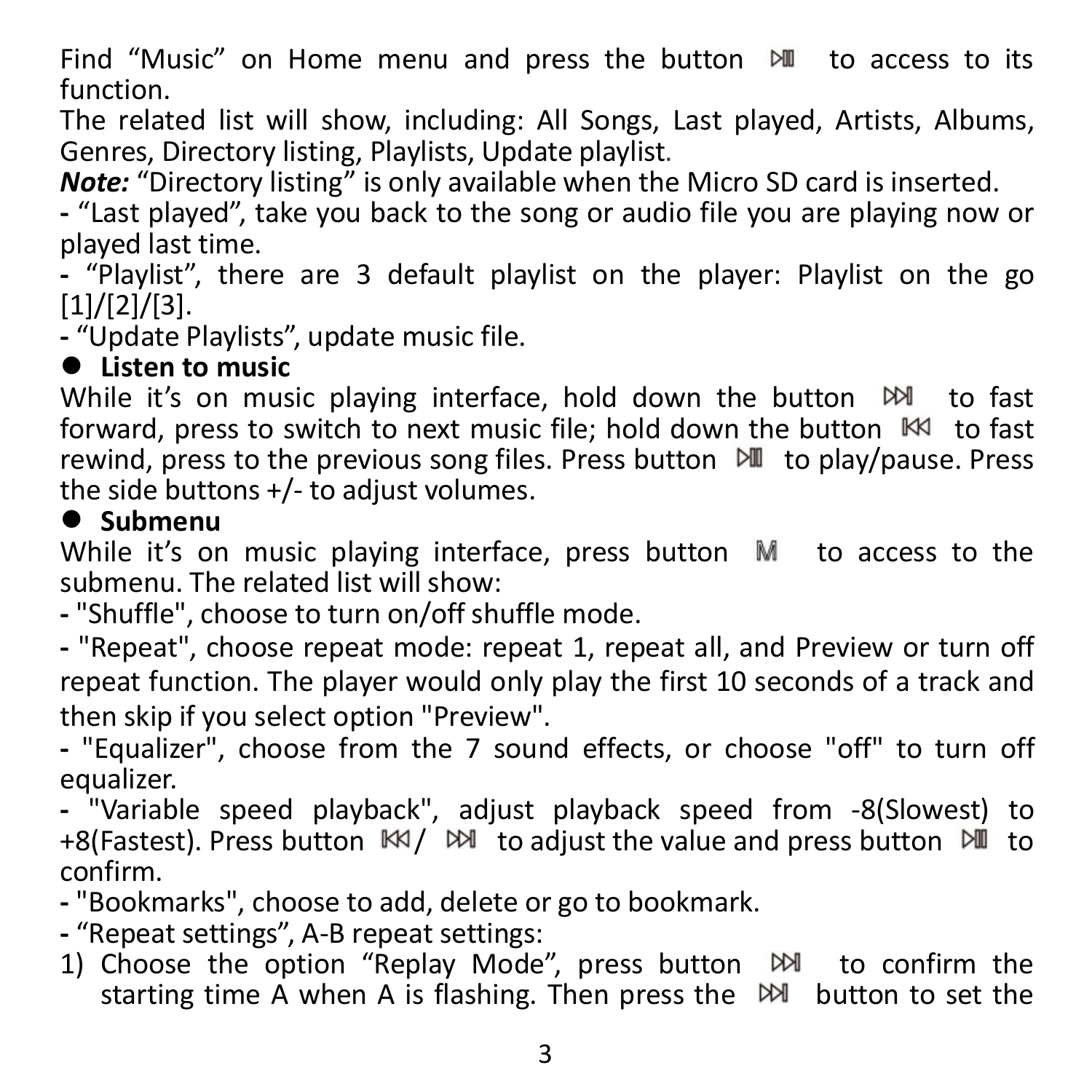ending time B when B is flashing. The passage from time A to B will be repeated automatically. The icon for A-B indication will appear on the screen. Click button  $\mathbb{M}$  again to back to normal playback.

- 2) Replay times: Set the replay times from 1 to 10. Press button  $\mathbb{K}$ /  $\mathbb{M}$  to adjust the value and press button  $\mathbb{M}$  to confirm.
- 3) Replay intervals: Set the replay interval from 1 to 10 (seconds). Press button  $\mathbb{R}$ /  $\mathbb{M}$  to adjust the value and press button  $\mathbb{M}$  to confirm.
- **-** "Delete", choose to delete the song that is playing now.
- **-** "Add to playlist"/"Remove from Playlist", choose to add to or remove from the 3 existing playlists.
- **-** "Play music from…", choose to play songs from all songs/artist/album/genre.

# **FM Radio**

Find "FM radio" on main menu with the button  $\mathbb{M}$  to enter to its function. While it's on radio playing interface, press button  $\mathbb M$  to access to its

submenu which includes: Auto tune, Turner Region, Save to preset, Clear preset, Start FM radio recording, Station list(Preset stations), and FM

# Recording. **Auto tune/Save to/Clear preset**

**-** "Auto tune", search stations automatically. You can see the searched stations in "Station list". When the searching is done, choose from the searched list and press button  $\mathbb{M}$  to enter the station, while is on radio playing interface, press  $\mathbb{M}$  to switch among searched stations.

**-** "Save to preset", save the station you are listening to "Stations list".

**-** "Clear preset", press button  $\sqrt{2}$  to enter the station list, choose the station you want to clear, then press  $\frac{D^{\text{min}}}{D^{\text{min}}}$  and choose "yes" to clear the station. **●** Start **FM** radio recording

Choose "Start FM radio recording", press button DIII to pause/continue, press and select "Yes" to save the recording file. **FM recording**

View the radio recording files. The radio recordings will also be saved in Recordings > Recordings library.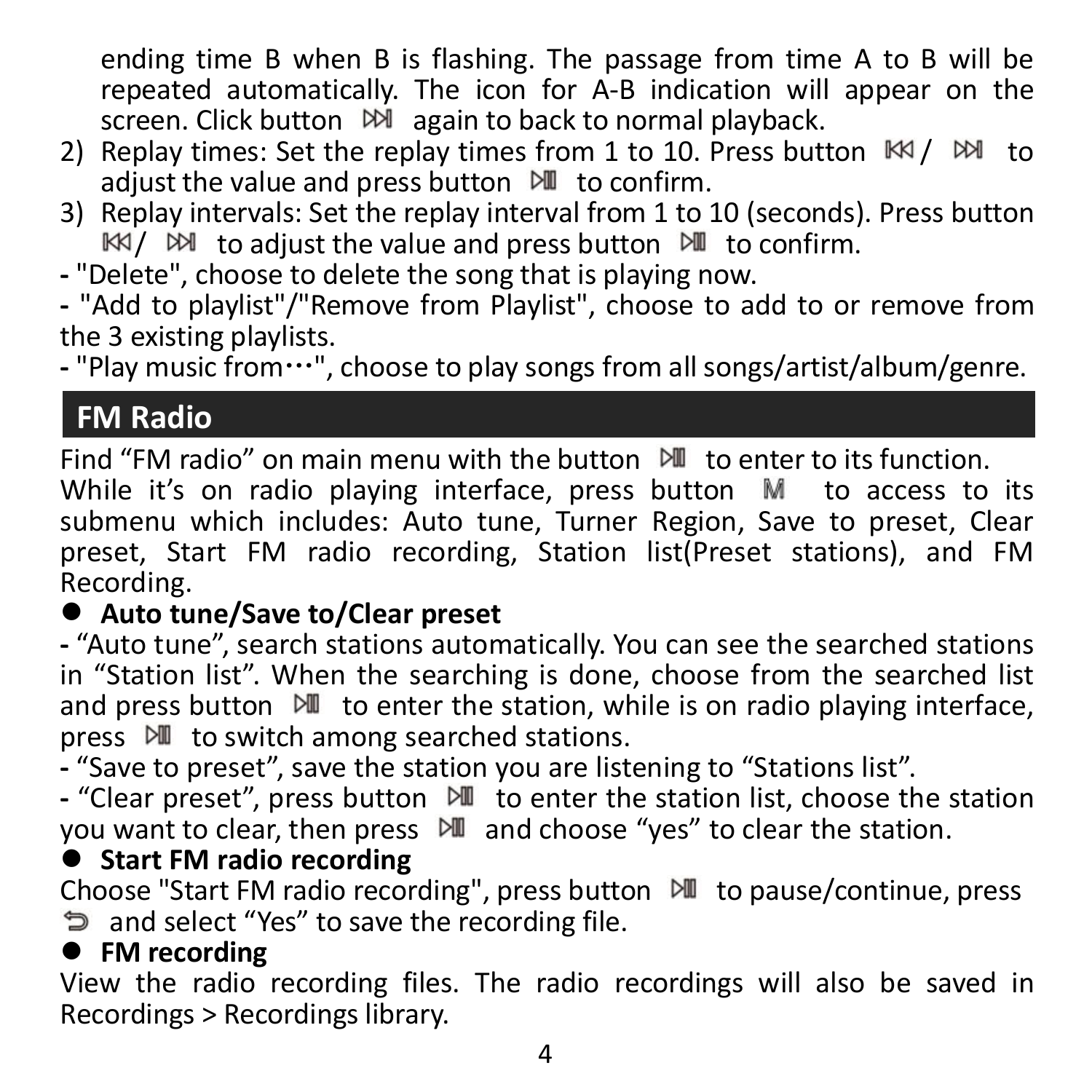### **Turn on/off radio background**

Find "Radio on/off" in Settings<Home menu, press button  $\mathbb{M}$  to enter its function. If you choose "Radio(off)", the radio background will be off when you exit the radio playing interface. To turn radio background function please choose "Radio(on)"

### **Bluetooth**

Find "Bluetooth" on Home menu and press button  $\mathbb{M}$  to access to its function. **Bluetooth On/Off**

Choose to enable or disable Bluetooth. **Search for device**

When the Bluetooth is enabled, choose "Search for device" to search the nearby devices, then all of the devices which has opened its Bluetooth will be listed. **Device List**

Choose from the available devices and select to connect/disconnect. Select the device you want to connect, and then press  $\mathbb{R}^n$  to connect. After successfully connected, this player is ready to play music or FM radio by Bluetooth earphones, Bluetooth speaker, etc.*Note:*

1. Please open the Bluetooth of the device at first if you want to connect it with the player.

2. You can't record, watch videos or view pictures when Bluetooth is enabled.

# **Recordings**

Find "Recordings" on the Home menu, press button  $\mathbb{M}$  to access to its function. The related list will show, including: Start voice recording, Recordings

library, Set rec bitrate, Track AVR mode.<br>
• Choose "Start Voice Recording" and press button  $\mathbb{M}$  to start voice recording, press again to pause. Press the button  $\Box$  and choose "Yes" to save the recording file.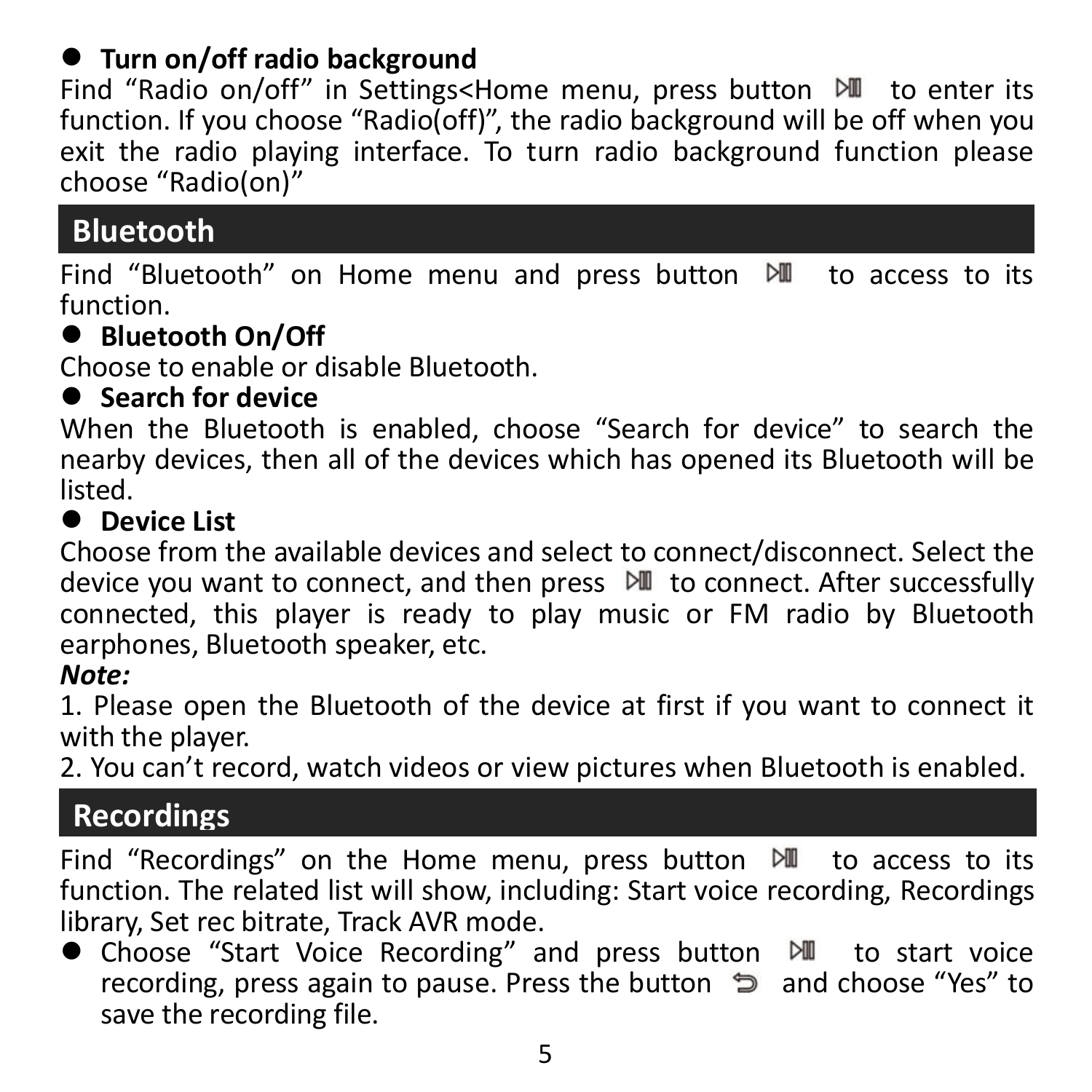- Find the saved recordings in Recordings >Recordings library. Press button  $M\blacksquare$  to play the recording file. When it's on recording file playing interface, press button  $M\blacksquare$  and choose "Delete" to delete the file you are playing.
- **•** Set rec bitrate: Set the recording format between MP3(32kbps)/ WAV(1536kbps). WAV(1536kbps). VAV(1536kbps). Track AVR mode: When you start recording under AVR mode, the recorder
- will start recording automatically if sound is detected and stop recording when no sound detected.

# **Video**

Find "Video" on Home menu, press button  $\mathbb{M}$  to access to its function. You will need to choose from local folder or card folder if the memory card is

- inserted.<br>
 Press button  $\overline{M}$  to watch videos, press  $\overline{M}$  /  $\overline{M}$  to go to previous/next video or hold down to fast backward/forward.
- $\bullet$  When it's on video playing interface, press button  $\mathbb M$  to access to its submenu, including: Brightness, Delete Video. Set according to your preference.

### *Note:*

This player can only support the .avi format in 128\*160, you should convert video files by format conversion software first.

## **EBook**

- Find "EBook " on Home menu, press button  $\overline{DM}$  to access to its function.<br>
 While it's on text playing interface, press button  $\overline{RM}$  /  $\overline{DM}$  to turn the pages.<br>
Click  $\overline{DM}$  to play automatically, click again
- $\bullet$  While it's on text reading interface, press  $\mathbb M$  to enter its submenu and set your preference, including Add bookmark, Bookmark select, Delete bookmark, Delete ebook, Auto playtime settings (set the automatic playing interval).

*Note:* The device can only recognize the article in "txt" format.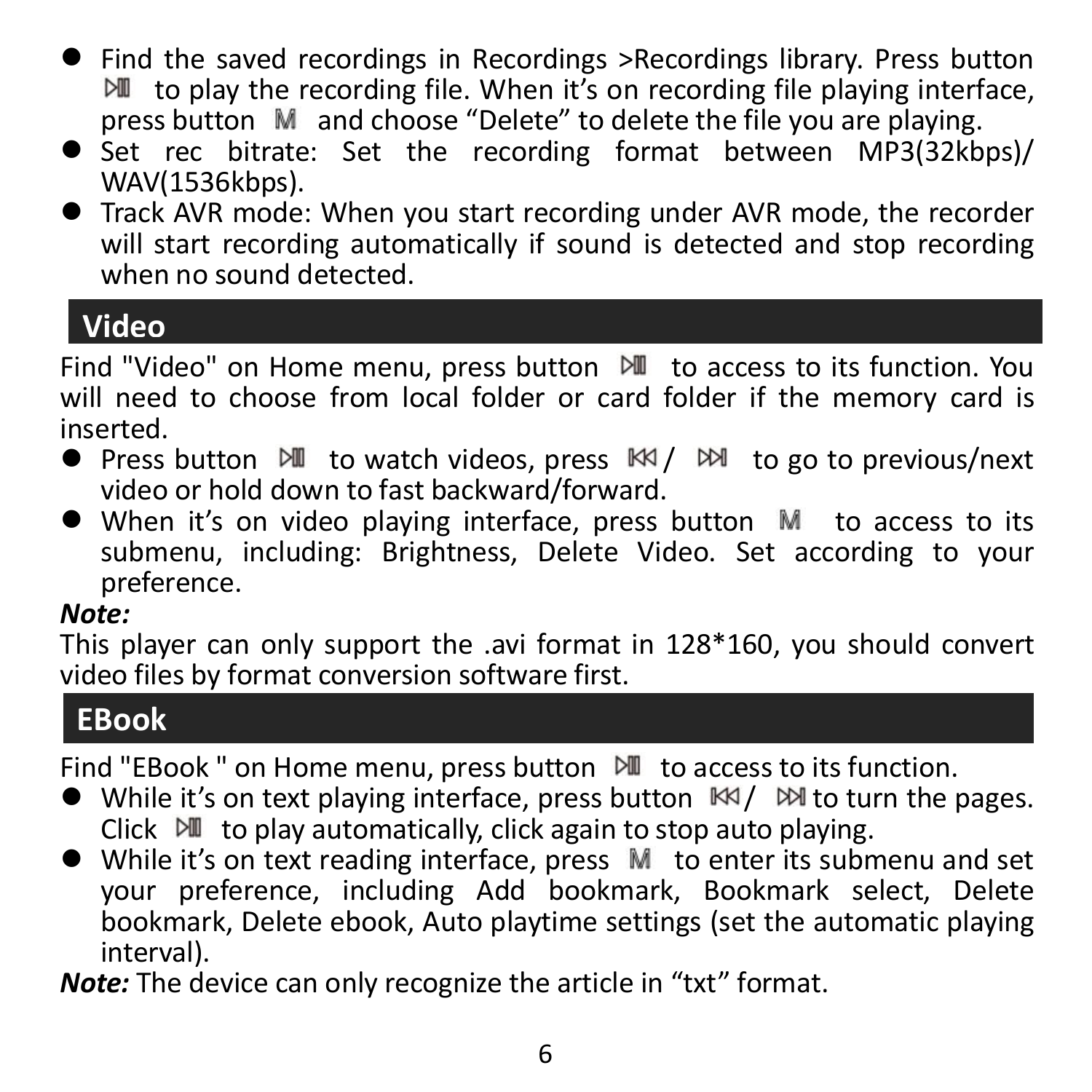# **Tools**

Find "Tools" on the Home menu, press button  $\mathbb{M}$  to access to its function. A related list will show "Calendar", "Stopwatch" and "Pictures".

- **•** Select "Stopwatch" and press button  $\mathbb{M}$  to enter, tap  $\mathbb{M}$  again to start the timer, then press  $\mathbb{M}$  again to stop or press  $\mathbb{M}$  to resume. Press  $\mathbb{M}$ to start a new one. Press  $\Rightarrow$  to go back. The maximum Stopwatch list is 5.<br>• Select "Pictures" and press button MI to view pictures, press  $\mathbb{K}$  /  $\mathbb{M}$  to
- go to previous/next picture. When it's on picture viewing interface, press button M to access to its submenu, including: Brightness, Slideshow settings, Delete picture. Set according to your preference.

## **Settings**

Find "Settings" on main menu with the button  $\mathbb{M}$  to enter to its function. A related list will show, including: Language, Date and time, Screensaver, Display settings, Radio on/off, Shutdown settings, Information, Format Device, Factory

- settings.<br>
 Date and time: Choose "Date settings" to set date format and date. To set date, press button  $\mathbb M$  to switch among month|day|year, press button  $\mathbb{R}$  /  $\mathbb{M}$  to adjust the value of month|day|year. Set time under "Time
- 
- setting" and adjust the time in the same way.<br>
 Display settings: Set Brightness, Backlight timer.<br>
 Radio on/off: Choose to turn on/off radio background.<br>
 Shutdown settings
- 

**-** Power off: When there is no operation on the device, the device will shut off automatically when reaches the set time;

**-** Sleep timer: The device will shut down automatically when reaches the set

- time.<br>• Information: check player information and disk space about your player;
- Format device/Factory settings: Format the device or restore to factory settings. *Note:* Before formatting the device, please backup the file so as not to lose any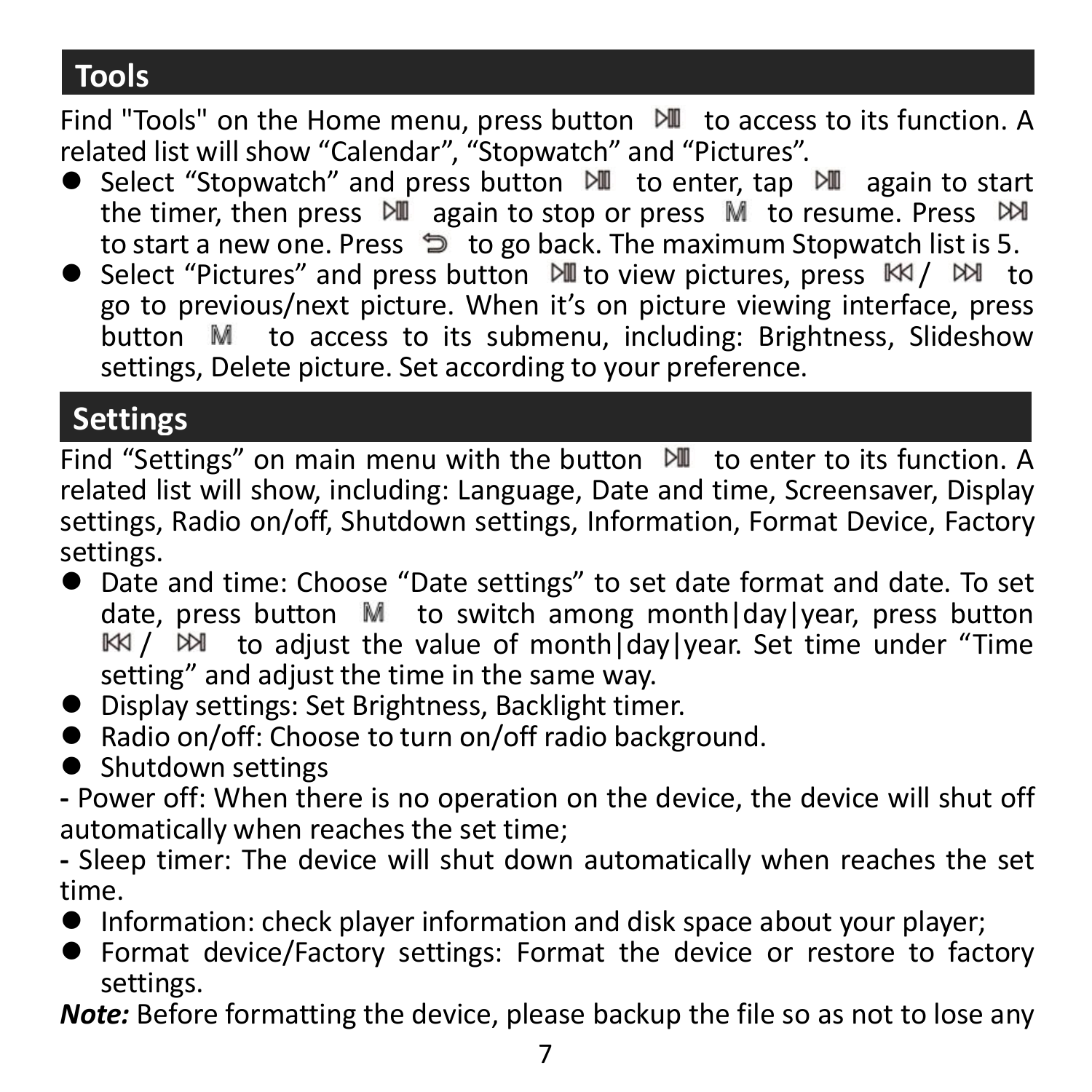files.

# **Help and Troubleshooting**

**Can't turn on the player**

**-** Please check whether the player is run out of power, connect the player to an adapter and try again after charging. **Can't charge the battery**

**-** Disconnect the player, and then reconnect it.

**-** Charge the battery under an proper temperature within the range of5℃(41  $\mathrm{F}$ ) to 35°C (95 °F).

# - Turn on the computer. **Can't download files from computer**

- **-** Please confirm whether it's connected properly;
- **-** Please check whether the storage space of the internal memory is full;
- 
- **-** Please check whether the USB cable is damaged. **Can't recognize the player when connected to the computer via USB cable.**
- **-** Disconnect the player, wait for a few minutes, and then reconnect it.
- **-** Disconnect the player, restart the computer, and then reconnect the player.
- **-** Connect your player to anotherUSB port on your computer.

**-** If the player has not been used for a long period of time, charge the player for about 10 minutes, after which it should start operating normally again.

# **Specifications**

| Screen                   | 1.8 inch TFT display |  |
|--------------------------|----------------------|--|
| <b>Housing Material</b>  | Aluminum             |  |
| Unit Size                | $90mm*42mm*10mm$     |  |
| Net Weight               | 48g                  |  |
| <b>Bluetooth Version</b> | 4.0                  |  |